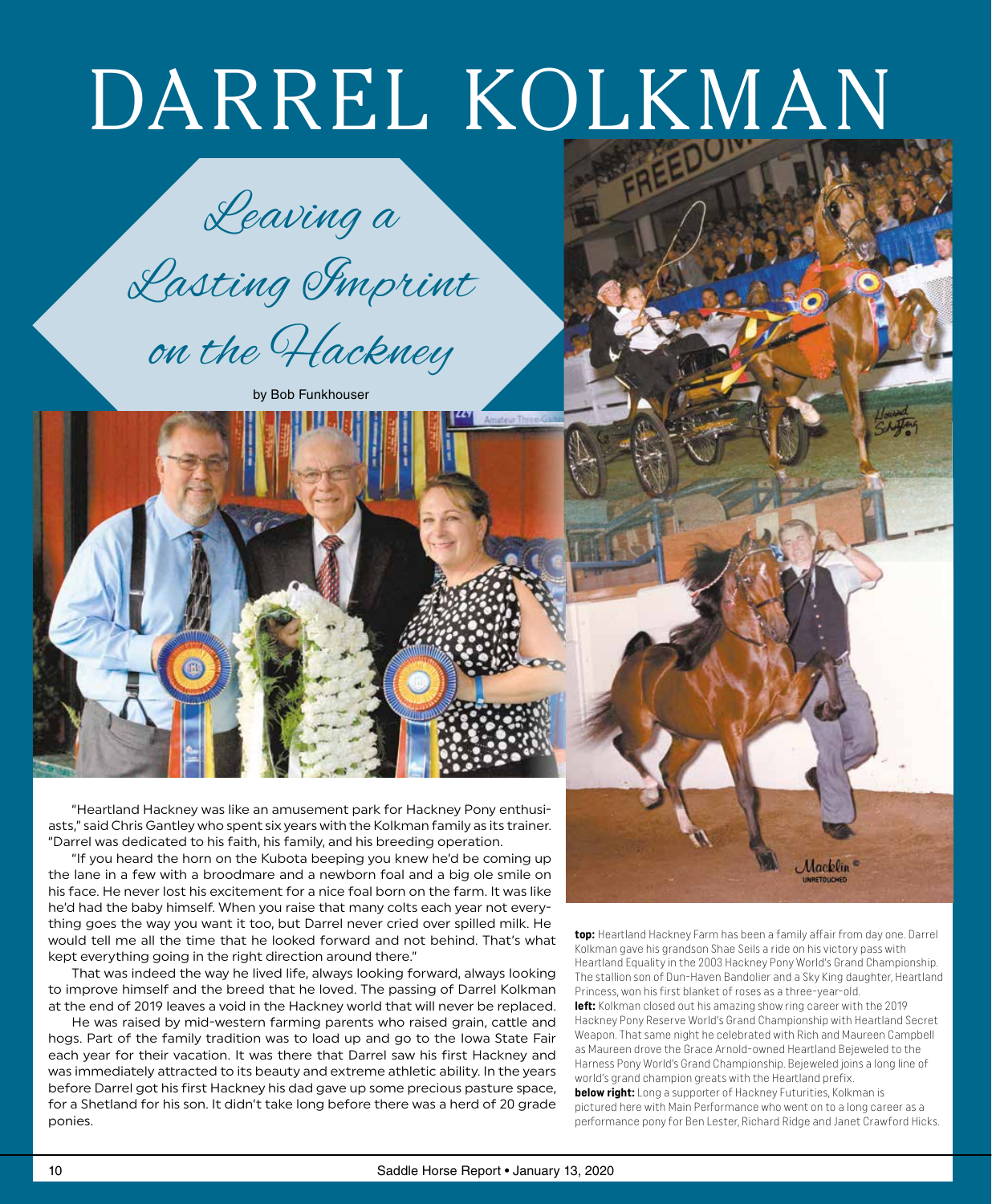

On the adjoining farm there was a young lady named Sandy Jarvis who loved horses and ponies as well. They became grade school friends and later high school sweethearts. In

a standout on the court and in other sports. He received a scholarship to Southeastern Community College in West Burlington, Iowa and later earned a Bachelor's degree from

... he lived life, always looking forward, always looking to improve himself and the breed that he loved.

addition to sharing their love of family and farming, they were also normal teens, Sandy being a cheerleader for the Yarmouth Consolidated High School basketball team where Darrel was

Northern Iowa University and a Master's from Northeast Missouri State. It was during graduate school that he purchased his first Hackney, a pony named Two Bit Cracker from Roy Sutton.

An in hand champion as a weanling, Heartland Code Of Honor's leg was later shattered in a farm accident. Kolkman convinced the veterinarians to fit him with a prosthesis and the pony went on to be a sire of many great champions, including Heartland Demonstrator, Heartland Accolade and Heartland Secret Weapon, among others.



**left:** A product of Dun-Haven Bandolier and the Sky King daughter, Heartland Elegance, Heartland Heiress was the 1999 World's Grand Champion Harness Pony with Beth (Harris) Campbell at the whip for Heartland Hackney Farm. Heiress went on to win numerous titles with Helen Rosburg.

**below:** Rex and Shirley Parkinson (left) presented Sandy and Darrel Kolkman with the Rhythm's Spirit Trophy for winning the 1998 UPHA Harness Pony Classic Grand Championship with Heartland Heiress. Heartland Hackney won all four Classic Grand Championships that year with Wendy Winstead driving two-year-old Heartland Equality to the cob-tail title, Kathy Capsuto driving Heartland Morning Star to the pleasure driving honors and Darrel driving Heartland Sundust to the UPHA Road Pony Classic Grand Championship.





Another of a long line of greats bred and sold by Heartland Hackney, Heartland Expectation started out as the 2002 UPHA Harness Pony Classic Grand Champion. The Dun-Haven Awesome Creation son went on to win (3) World's Grand Champion Harness Pony and a World's Champion of Champions Amateur Harness Pony title for Karen Frickey, a World's Champion of Champions Amateur Harness Pony title for Mary Gise (pictured) and the 2010 world's grand championship – his fourth - for her trainer, Lynda Freseth.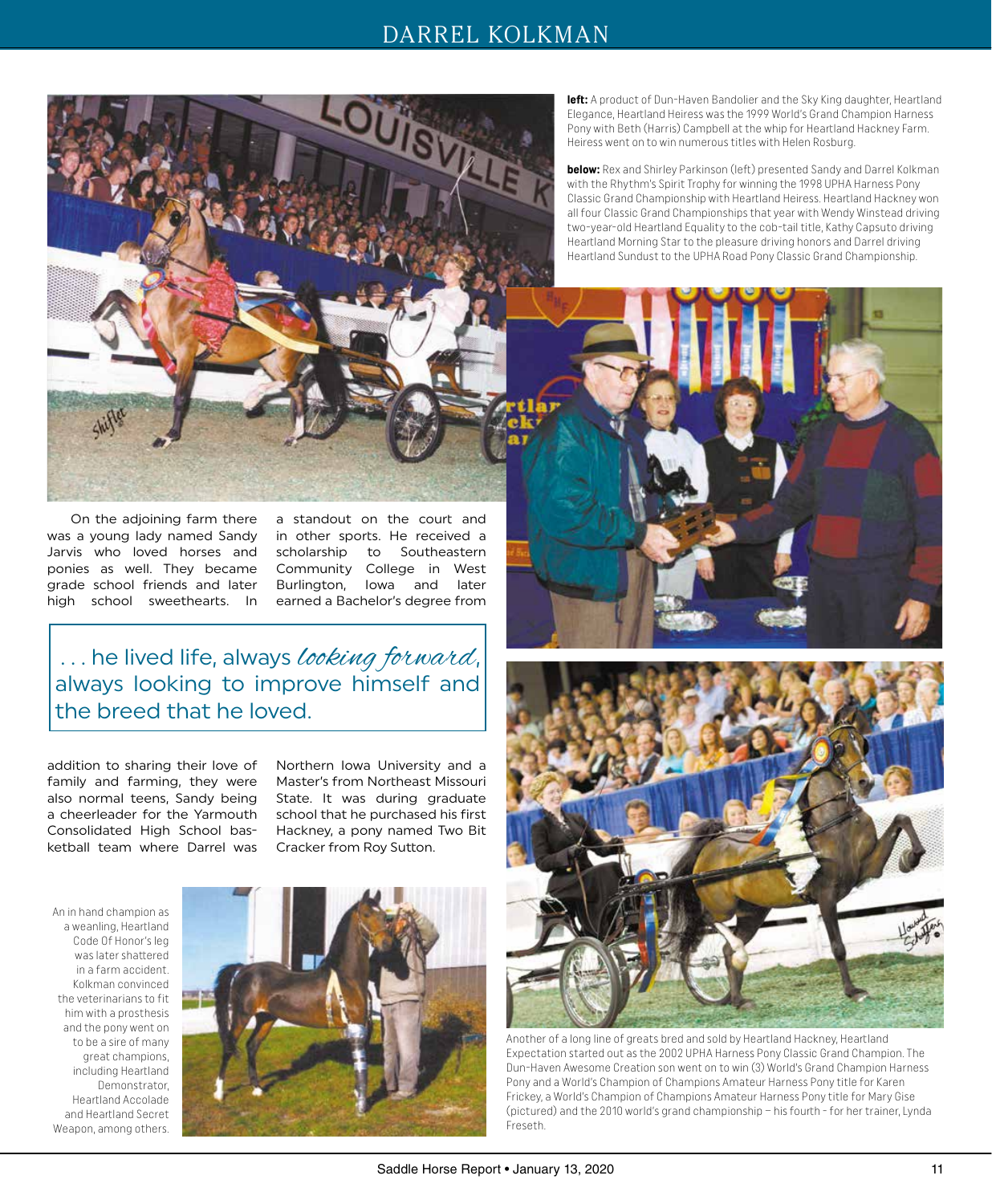

Chris Gantley (r) spent six good years with Kolkman and Heartland Hackney Farm. The two developed and sold several champions.

Turning down an opportunity to coach at the collegiate level, Darrel returned home and went to work for Burlington Community High School as the head track coach and assistant football coach for some 37 years. That opportunity left him time to pursue his biggest love, Hackney ponies.

"We didn't have anything when we got married," said Sandy in an earlier Saddle Horse Report interview with Ann Bullard. "After being married a few years, having three children and a few ponies, we wanted to get out of a big town to be in the country where the children could learn responsibility. And, we needed a place to pasture the ponies. There was nothing close to Burlington so we moved 20 miles away and bought some acreage in New London."

During those early years, Darrel worked several side jobs in order to have more money to buy better ponies. He spent time at a full service gas station, as a painter, a carpenter, selling appliances for Sears and as a basketball referee from the junior high to college levels. Their farm was a typical midwestern operation with the entire family involved. Sandy did most of the farm chores, in addition to being wife, mother and secretary. Their children, Julie, Jay and Doug, helped with the chores and training ponies.

It was a humble beginning with the Kolkmans putting a rack on their pickup truck for hauling a pony and tack to a horse show. They finally got a home-made trailer that would hold two ponies. "It had a canvas top.

We called it our covered wagon," said Sandy. "For many years we'd sleep in our vehicle or stay in the stalls at shows."

What drove Darrel and Sandy to sacrifice and work so hard for decades to breed and develop the ultimate show ponies?

"When I was getting started 40 or 50 years ago, I visited a Hackney farm," said Darrel in that 2012 Saddle Horse Report interview. "As a coach, I wanted an athletic breed. When I'd walk the fields to look at foals and yearlings the owner would say, 'It looks like a miniature Saddlebred.' I'd visit a Saddlebred farm and they'd say, 'This foal trots like a Hackney. I decided what I needed to do was develop a pony that looks like a Saddlebred and trots like a Hackney. That's what we've pursued all along."

In the 1970s, the Kolkman Hackney herd featured a dozen ponies. Over the next decade it reached 90, eventually reaching some 350 ponies and horses. His early role as a scholar worked well in the pony business. He studied bloodlines and family traits until he had the tools to build a better product, a product which began with the right foundation sire.

In the early '80s he purchased Dun-Haven Valerie, the dam of world's grand champion Brass Lass. Valerie was sired by Mastercraft Magic, a great-grandson of King Of The Plain. Her dam was a linebred Southworth Swell mare named Cassilis Valerie. When bred to Lee Dunn's Dun-Haven Shamrock King, Dun-



A tightknit family, Julie, Darrel, Sandy, Doug and Jay Kolkman were all integral parts of making Heartland Hackney the iconic operation that it is.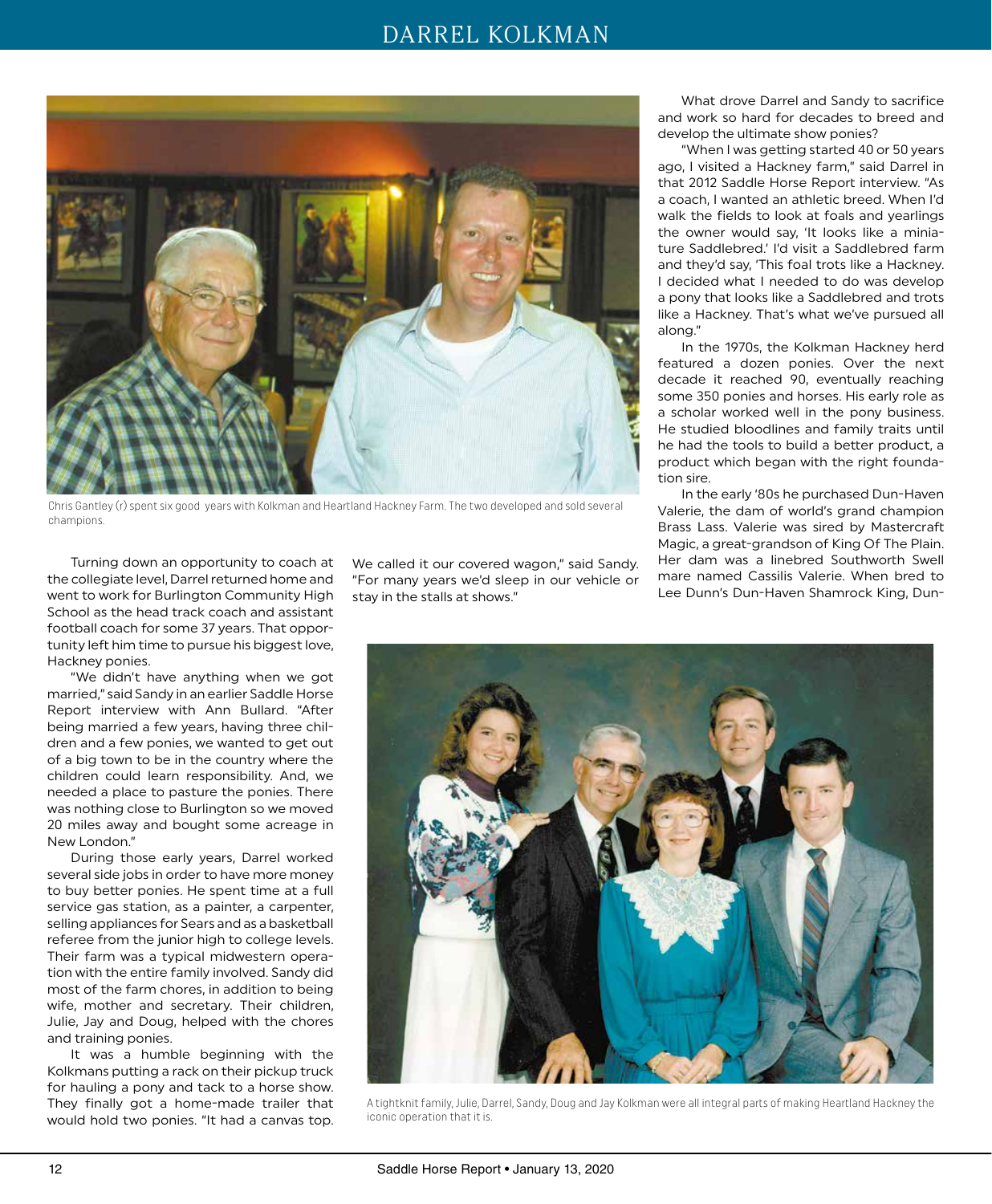Haven Valerie produced Sky King who would become Kolkman's foundation sire.

He produced many show ring greats like Mrs. Alan R. Robson's multi-titled world's grand champion Heartland Triumphant King. Among others, he also produced Heartland Princess who became the dam of three-time World's Grand Champion Hackney Pony, Heartland Equality.

The next step in building the Heartland program was when Darrel's son Jay helped him acquire Dun-Haven Bandolier, a son of Dun-Haven Crescendo and Dun-Haven Desdemona (by Mr. Chips). The Sky King/ Bandolier cross proved to be extremely successful for the Kolkmans.

"Bandolier had a great neck that would bend every way," said Darrel in that 2012 interview. "The first few years we bred him, we got the carriage that we were after, but I desired a more athletic individual so I looked to the three families that seemed to produce a lot of motion with an open delivery. They were Wheatland's Humdinger; the Dun-Haven Shamrock King family, through his sons Sky King and Impression; and the Cadet Commander line through Cadetson's Choice and his son, Dun-Haven Awesome Creation. I linebred that into my dams."

They showed very few fillies early on, keeping them for breeding purposes. Even if they looked like they would be great prospects he wouldn't allow them in the training barn. "We were trying to develop a gene pool on the dam's side that would give me the athletic ability of the Hackney and more of the Saddlebred stretchier carriage animal."

I decided what I needed to do was develop a pony that looks like a Saddlebred and trots like a Hackney. That's what we've pursued all along."

One of those early products was Heartland Ooh! La La, the 1997 Three-Year-Old Hackney Pony World's Champion and Hackney Pony World's Grand Champion with the Kolkman family's first non-family member trainer, Mike Dumas. She was the first in a long line of Heartland bred world's grand champions. Another filly born in the early '90s was Heartland Rain Song, another thrilling world's grand champion who was later repurchased by the Kolkmans to be a part of their broodmare band. She produced Heartland Summer Rain, who is currently siring world's champions for Heartland Hackney.

Heartland Heiress, CH Heartland High Tech and CH Heartland Expectation were also among the world's grand champions. High Tech continues his reign at the highest level. Then, there was the pony of all ponies, Heartland Equality.

Sired by Dun-Haven Bandolier out of the Sky King daughter, Heartland Princess, Equality was the Hackney that Darrel had dreamt of for so many years. His beautiful swan neck, off the charts athletic ability on both ends and sparkling chestnut color have made him a fan favorite in both the Hackney and American Saddlebred worlds.

In 1998, as a two-year-old he won the UPHA Hackney Pony Classic Grand Championship at the American Royal with Wendy Winstead. He would go on to win that Classic Grand Championship for the next two years with Darrel driving, making him the only pony to win it three years. As a three-year-old



Scarlett Mattson (with ribbon) presented Darrel and Sandy Kolkman with induction into the World's Championship Horse Show Hall of Fame. Joining the presentation (l-r) were Jay Kolkman, Doug Kolkman, and Christy and Chris Gantley.